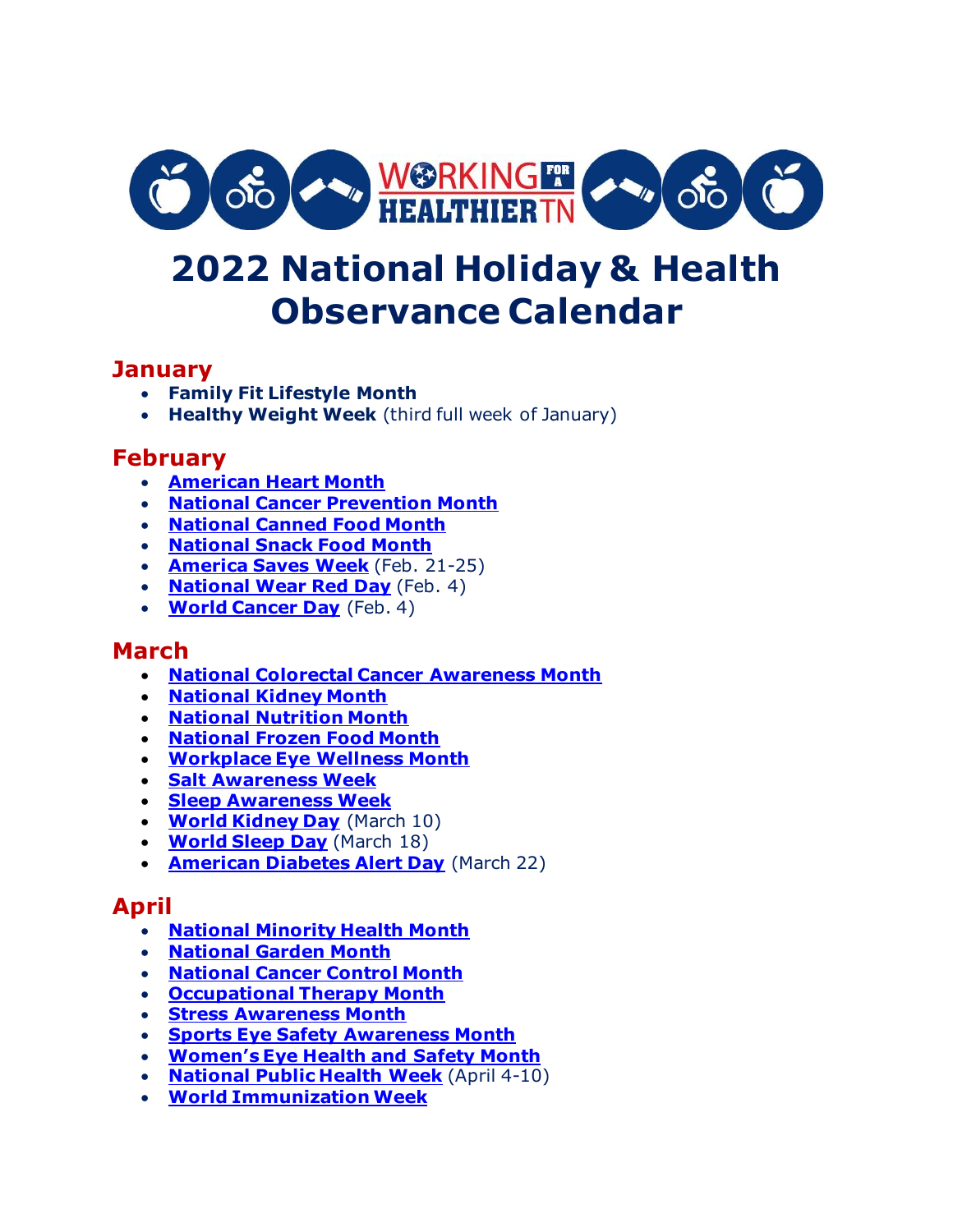- **[World Health Day](https://www.who.int/campaigns/world-health-day)** (April 7)
- **[Earth Day](https://www.earthday.org/)** (April 22)

#### **May**

- **Asian American & [Pacific Islander Heritage Month](https://www.cdc.gov/healthequity/features/asian-pacific/index.html)**
- **[Arthritis Awareness Month](https://www.cdc.gov/arthritis/communications/features/arthritis-awareness.html)**
- **[Better Sleep Month](http://www.bettersleep.org/)**
- **Food [Allergy Awareness Month](https://www.foodallergyawareness.org/education/food-allergy-awareness-initiatives/food-allergy-awareness-week-month/)**
- **[Global Employee Health and Fitness Month](http://www.healthandfitnessmonth.com/)**
- **[Healthy Vision Month](https://nei.nih.gov/hvm)**
- **[High Blood Pressure Education Month](https://www.nhlbi.nih.gov/education/high-blood-pressure/high-blood-pressure-education-month)**
- **[International Mediterranean Diet Month](https://oldwayspt.org/programs/mediterranean-program/international-mediterranean-diet-month)**
- **[Mental Health](https://www.nami.org/Get-Involved/Awareness-Events/Mental-Health-Month) Awareness Month**
- **[National Osteoporosis Month](https://www.bonehealthandosteoporosis.org/national-osteoporosis-month/)**
- **[National Physical Fitness](https://health.gov/news/202105/move-may-and-celebrate-national-physical-fitness-sports-month) and Sports Month**
- **[National Salad Month](https://fruitsandveggies.org/stories/celebrate-national-salad-month/)**
- **[National Stroke Awareness Month](http://www.ninds.nih.gov/News-Events/Events-Proceedings/Events/Stroke-Awareness-Month)**
- **[Skin Cancer](https://www.cdc.gov/cancer/dcpc/resources/features/skincancer/index.htm) Awareness Month**
- **[Food Allergy Awareness Week](https://www.foodallergyawareness.org/education/food-allergy-awareness-initiatives/food-allergy-awareness-week-month/)**
- **[Screen-Free Week](https://www.screenfree.org/)** (May 2-8)
- **[National Women's Health Week](http://www.womenshealth.gov/nwhw)**
- **[International No Diet Day](https://www.nationaleatingdisorders.org/nodietday)** (May 6)
- **[Don't Fry Day](http://www.skincancerprevention.org/programs/dont-fry-day)** (May 27)
- **[Brown-Bag-It Day](https://www.eatright.org/food/planning-and-prep/snack-and-meal-ideas/banishing-brown-bag-boredom)** (May 25)
- **[National Senior Health & Fitness Day](http://www.fitnessday.com/)®**
- **[Heat Safety Awareness Day](https://www.weather.gov/rah/heat)** (May 31)
- **[World No Tobacco Day](https://www.who.int/campaigns/world-no-tobacco-day)** (May 31)

#### **June**

- **[Alzheimer's & Brain Awareness Month](http://www.alz.org/abam)**
- **[Great Outdoors Month](https://www.doi.gov/blog/how-will-you-celebrate-great-outdoors-month)**
- **[Men's Health Month](https://minorityhealth.hhs.gov/omh/content.aspx?ID=10238&lvl=2&lvlid=12)**
- **[National Fresh Fruit and Vegetable Month](https://fruitsandveggies.org/stories/its-june-and-fresh-rules/)**
- **[National Safety Month](https://www.nsc.org/workplace/national-safety-month)**
- **[Men's Health Week](https://menshealthmonth.org/week.html)** (June 13-19)
- **[Wear BLUE Day](http://www.menshealthnetwork.org/wearblue/friday/)** (June 17)
- **[National Garden Week](http://gardenclub.org/projects/national-garden-week.aspx)** (June 5-11)
- **[World Bicycle Day](https://www.un.org/en/observances/bicycle-day)** (June 3)
- **National Herbs & Spices Day** (June 10)
- **[National Get Outdoors Day](https://www.nps.gov/articles/great-outdoors-month.htm)** (June 11)
- **[Family Health & Fitness Day USA](https://www.nrpa.org/events/family-fitness-day/)®** (June 11)
- **[National Eat Your Vegetables Day](https://www.myplate.gov/eat-healthy/vegetables)** (June 17)
- **[International Day of Yoga](https://www.un.org/en/observances/yoga-day)** (June 21)
- **National Smoothie Day** (June 21)
- **[National Hydration Day](https://www.eatright.org/food/nutrition/healthy-eating/how-much-water-do-you-need)** (June 23)
- **National Work from Home Day** (June 24)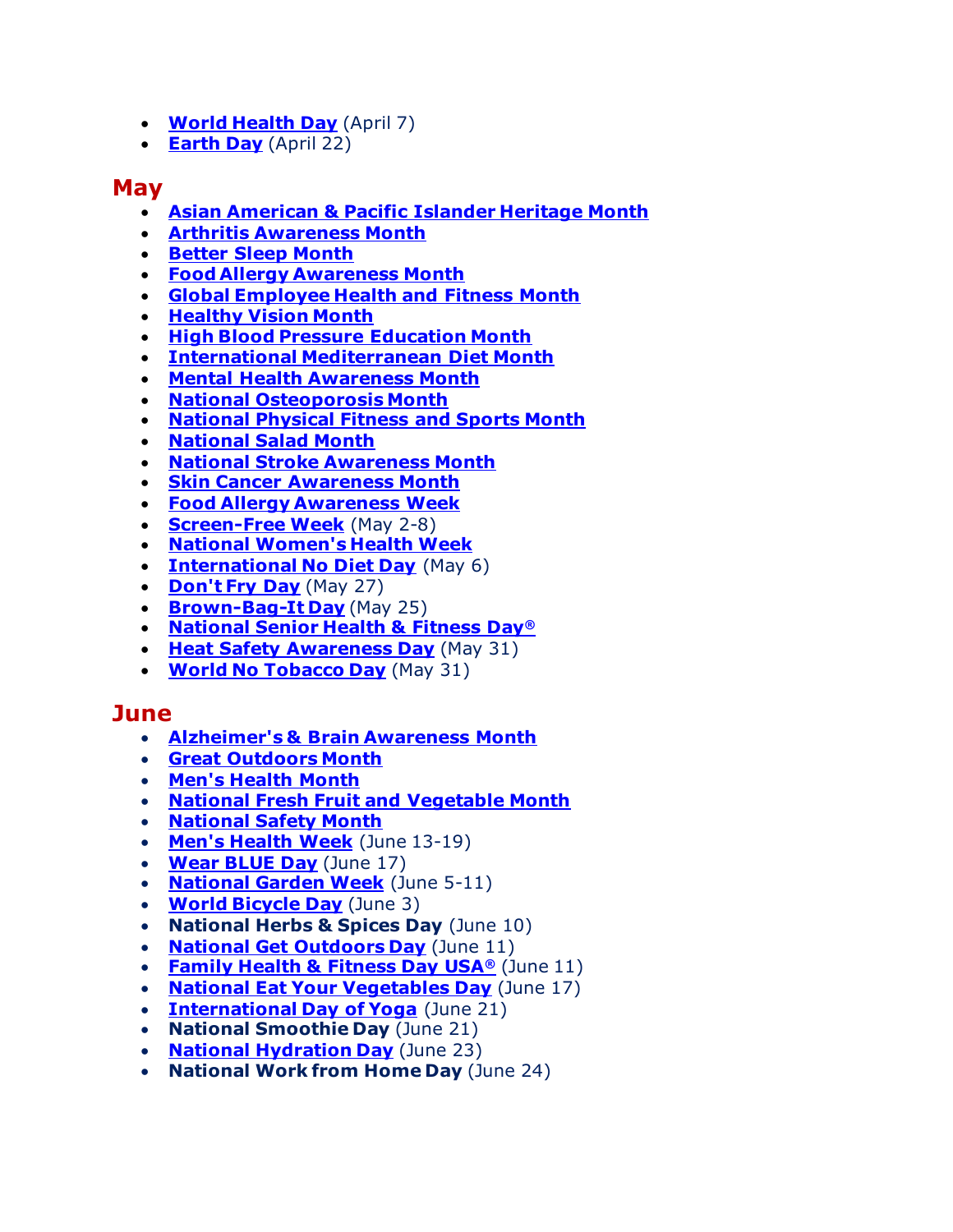#### **July**

- **[Park and Recreation Month](https://www.nrpa.org/events/july/)**
- **[UV Safety Month](https://www.cancer.org/healthy/be-safe-in-sun.html)**

## **August**

- **[National Eye Exam Month](https://www.nei.nih.gov/learn-about-eye-health/healthy-vision/get-dilated-eye-exam)**
- **[National Immunization Awareness Month](https://www.cdc.gov/vaccines/events/niam/index.html)**
- **[National](https://farmersmarketcoalition.org/national-farmers-market-week/) Farmers Market Week** (Aug. 7-13)
- **[National Financial Awareness Day](https://www.tn.gov/commerce/blog/2021/8/11/celebrate-national-financial-awareness-day-with-a-financial-plan.html)** (Aug. 14)
- **National Relaxation Day** (Aug. 15)

#### **September**

- **[Better Breakfast Month](https://www.eatright.org/food/planning-and-prep/snack-and-meal-ideas/6-tips-for-better-breakfasts)**
- **[Family](https://www.fmi.org/family-meals-movement) Meals Month**
- **[Healthy](https://www.nei.nih.gov/learn-about-eye-health/outreach-campaigns-and-resources/vision-and-aging-resources/healthy-aging-month) Aging Month**
- **[National Cholesterol Education Month](https://www.cdc.gov/cholesterol/communications-kit.htm)**
- **National Food Safety [Education](https://www.cdc.gov/foodsafety/education-month.html) Month**
- **[National Fruits & Veggies Month](https://fruitsandveggies.org/stories/nfvm/)**
- **[National Suicide Prevention Month](https://suicidepreventionlifeline.org/promote-national-suicide-prevention-month/)**
- **[National](https://www.nccih.nih.gov/health/yoga-what-you-need-to-know) Yoga Month**
- **[Whole](https://wholegrainscouncil.org/get-involved/celebrate-whole-grains-month-september) Grains Month**
- **National Suicide [Prevention](https://afsp.org/national-suicide-prevention-week) Week** (Sept. 4-10)
- **World Suicide [Prevention](https://suicidepreventionlifeline.org/) Day** (Sept. 10)
- **National Women's Health & Fitness Day** (Sept. 28)
- **[World](http://www.worldheartday.org/) Heart Day** (Sept. 29)
- **[Better Breakfast Day](https://www.eatright.org/food/planning-and-prep/snack-and-meal-ideas/6-tips-for-better-breakfasts)** (Sept. 26)

## **October**

- **Eat Better, Eat [Together](https://www.dhs.gov/employee-resources/blog/2020/08/25/benefits-family-meals) Month**
- **National Breast Cancer [Awareness](https://www.cancer.org/cancer/breast-cancer.html) Month**
- **[National](https://www.adha.org/national-dental-hygiene-month) Dental Hygiene Month**
- **[National](https://www.apta.org/national-physical-therapy-month) Physical Therapy Month**
- **Mental Illness [Awareness](https://www.nami.org/Get-Involved/Raise-Awareness/Awareness-Events/Mental-Illness-Awareness-Week) Week**
- **Bone and Joint [Health](https://www.usbji.org/programs/public-education-programs/action-week) Action Week** (Oct. 12-20)
- **National Health [Education](http://www.sophe.org/focus-areas/national-health-education-week/) Week**
- **National [Depression](https://www.mhanational.org/national-depression-screening-day) Screening Day**
- **Global [Handwashing](https://www.cdc.gov/handwashing/global-handwashing-day.html) Day** (Oct. 15)
- **[World](http://www.fao.org/world-food-day/home/en/) Food Day** (Oct. 16)

#### **November**

- **[American](https://www.diabetes.org/community/american-diabetes-month) Diabetes Month**
- **Lung Cancer [Awareness](https://www.lung.org/lung-force/about-lung-force/featured-campaigns/lung-cancer-awareness-month) Month**
- **National [Alzheimer's](https://alzfdn.org/alzawarenessmonth/) Awareness Month**
- **Great American [Smokeout](http://www.cancer.org/healthy/stayawayfromtobacco/greatamericansmokeout/)** (Nov. 17)
- **World [Diabetes](https://worlddiabetesday.org/) Day** (Nov. 14)
- **[National Clean Out Your Refrigerator Day](https://www.cdc.gov/foodsafety/pdfs/5-steps-to-clean-your-refrigerator.pdf)** (Nov. 15)
- **[National Take a Hike Day](https://americanhiking.org/national-take-hike-day/)** (Nov. 17)